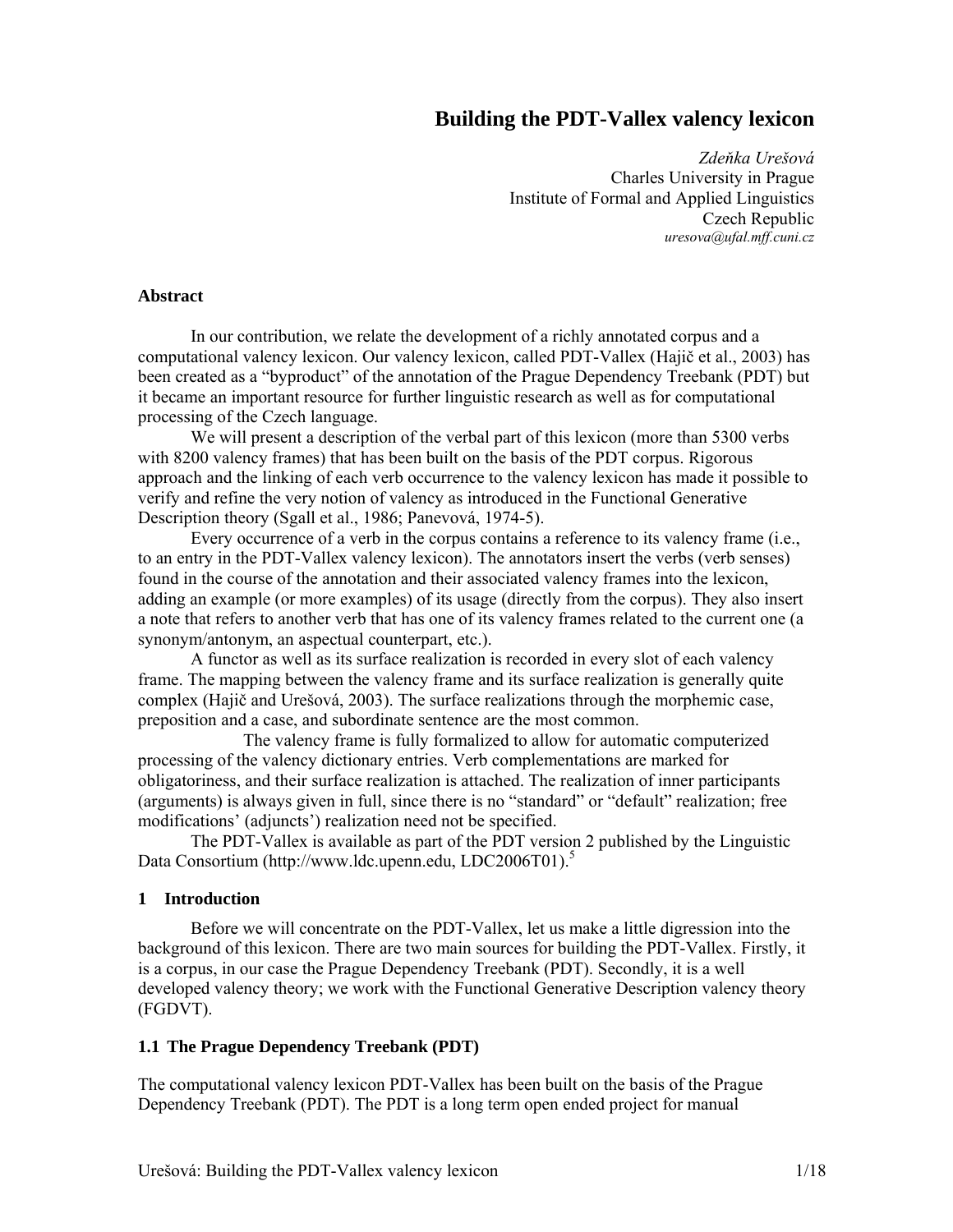annotation of Czech texts. This project started in 1996 in the Institute of Formal and Applied Linguistics and in the Centre for computational linguistics at the Faculty of Mathematics and Physics, Charles University, Prague. The project has two main purposes: the first important goal is to test and preserve the linguistic theory which is behind the whole project and the second is to apply and test machine learning methods for developing POS and morphological taggers, dependency parsers, NLG tools, programs for coreference resolution and many other.

Our source of raw texts in electronic form was the Institute of the Czech National Corpus.<sup>1</sup> The data in the PDT are non-abbreviated articles from Czech newspapers and journals. The PDT is based on the framework of the Functional Generative Description (FGD), which has been developed within the Prague School of Linguistics by P. Sgall and his collaborators (Sgall et al., 1986). The FGD is dependency-oriented with a stratificational (or *layered*) approach to a systematic description of a language. The PDT annotation is very rich in linguistic information; the corpus itself now uses the latest annotation technology.<sup>2</sup>

The same text is annotated at different but linked grammatical levels (see Fig. 1). It starts with morphology (morphological layer), continues with surface syntax (analytical layer) and goes to a combination of "deep" syntax and semantics (tectogrammatical layer).



On the lowest, morphological layer (with 2 million tokens annotated), several attributes, the most important of which are morphological lemma and tag, are being annotated. At the analytical layer (with about 1.5 million tokens annotated), a sentence is represented as a rooted ordered tree with labelled nodes and edges  $-i.e.,$  a dependency tree. Nodes of this tree represent tokens as they are found in the original sentence. No node is added or deleted. Edges usually represent relation of formal dependency. In addition, an analytical function capturing the type of dependency relation between the child and its parent is added (Hajič et al., 1999). The last (so far) annotated layer in the PDT is the tectogrammatical layer (Mikulová et al., 2005). The tectogrammatical layer (the layer of "deep" underlying syntax, or the layer of "linguistic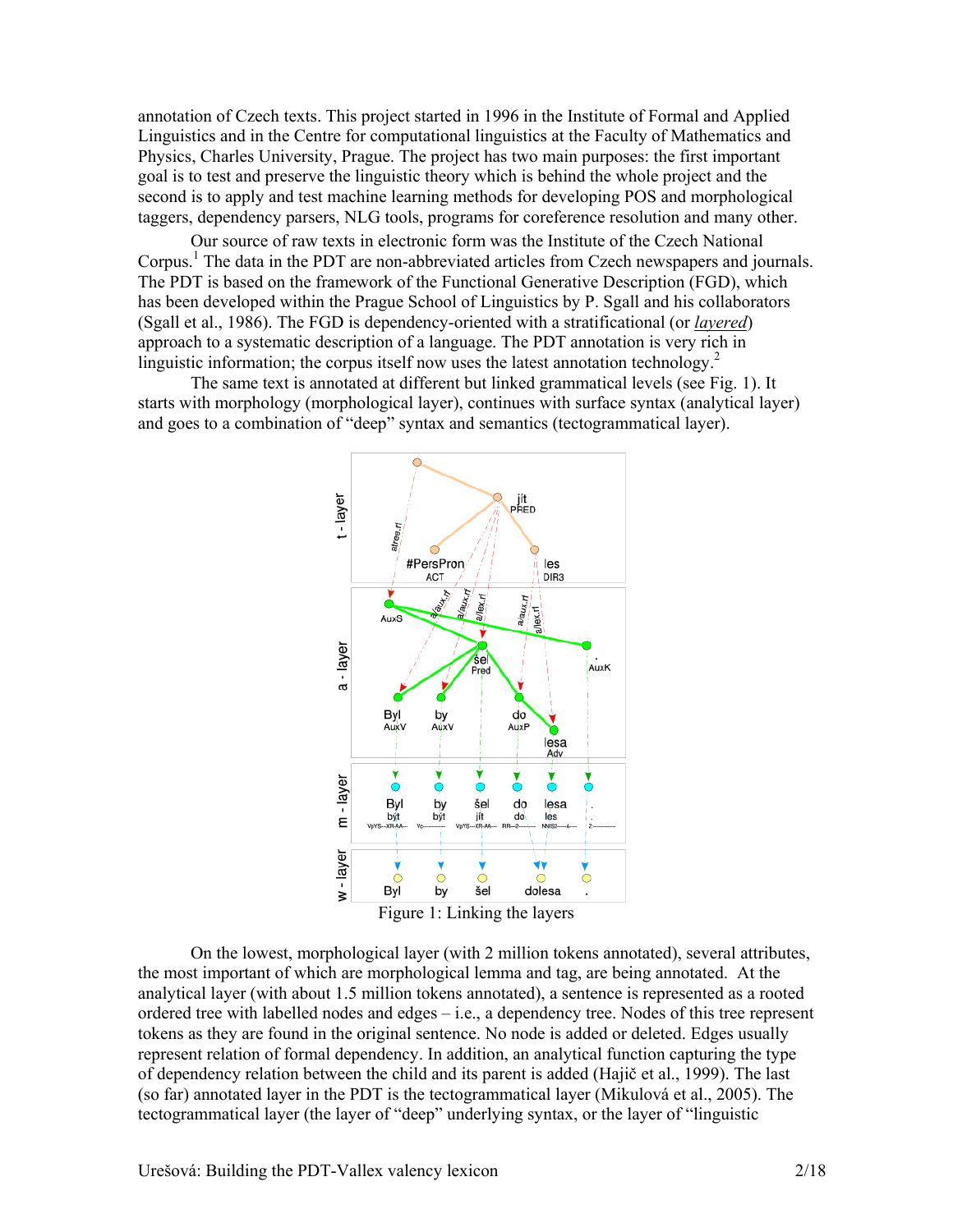meaning") is in the focus of the FGD theory. It represents the deep (underlying) structure of a sentence. The tectogrammatical representation captures tectogrammatical structure and functors, topic–focus articulation and coreference. At this layer, nodes represent only nonfunction ("autosemantic") words. They carry several attributes; one of the most important ones is the functor capturing the tectogrammatical dependency relation between a dependent and its governor. The functor is strongly related to the notion of valency. Purely morphological and syntactic attributes, such as morphological lemma, case, number, gender, syntactic function (subject, object, …) and many others are not present, but they can be easily retrieved by following the inter-layer links depicted in Fig. 1 by the dashed arrows.

#### **1.2 The Functional Generative Description Valency Theory (FGDVT)**

The valency concept in the PDT-Vallex stems from the main principles of the "standard"<sup>3</sup> FGD valency theory which is a substantial part of the FGD. The FGDVT has been being developed since the 70s, concentrating firstly especially on verbs and extended later to other parts of speech. The theoretical description of FGDVT is summarized mainly by Panevová (Panevová, 1974-75, 1998, 1999, 2002).

This theory is dependency oriented and it "operates" on the tectogrammatical layer. It combines the syntactic and semantic approach for distinguishing valency elements. The verb is considered to be the core of the sentence (or clause, as the case may be). The relation between the dependent and its governor at the tectogrammatical layer is labelled by a *functor*. For a full list of all dependency relations and their labels, i.e., the functors, as they are used in the PDT (based on those described and used in the FGDVT) see (Mikulová et al., 2005).

FGDVT works with a systematic classification of verbal valency modifications along two axes. The first axis concerns the opposition between *inner participants* (arguments) and *free modifications* (adjuncts). The other axis relates to the distinction between *obligatory* and *optional* complementations.

There are five "inner participants" (arguments): Actor/Bearer (ACT), Patient (PAT), Addressee (ADDR), Origin (ORIG) and Effect (EFF). Which functors are arguments have been determined according to two criteria. The first one says that arguments can occur at most once as a dependent at a single occurrence of a particular verb (excluding apposition and coordination). According to the second criterion, each of them can modify only a relatively closed class of verbs.

Out of the five argument types, FGDVT states that the first two are connected with no specific semantics, contrary to the remaining three ones. The first argument is always the Actor (ACT), the second one is always the Patient (PAT). The Addressee (ADDR) is the semantic counterpart of an indirect object that serves as the recipient or simply the "addressee" of the action described by the verb. Effect (EFF) is the semantic counterpart of the second indirect object describing typically the result of the action (or the contents of an indirect speech, for example, or a state as described by a verbal attribute – the complement). Origin (ORIG) also comes from the second (or third or fourth) indirect object, describing, not surprisingly, the origin of the action (in the "creation" sense, such as *to build from metal sheets*, not in the directional sense).

FGDVT has further adopted the concept of shifting of "cognitive roles". According to this special rule, semantic Effect, semantic Addressee and/or semantic Origin are being shifted to the Patient position in case the verb has only two arguments. In the sentence *Peter has dug a hole,* the semantic Effect (*a hole*) happens to be a Patient; similarly, in the sentence *The teacher asked the pupil* the semantic Addressee (*the pupil*) is shifted to the Patient position. Similarly, in *The book came out* the deep object (Patient, *the book*) is shifted to the Actor position if there is no apparent Actor present. This rule, when viewed from the annotation point of view, helps to keep consistency at the expense of lower "semantic precision".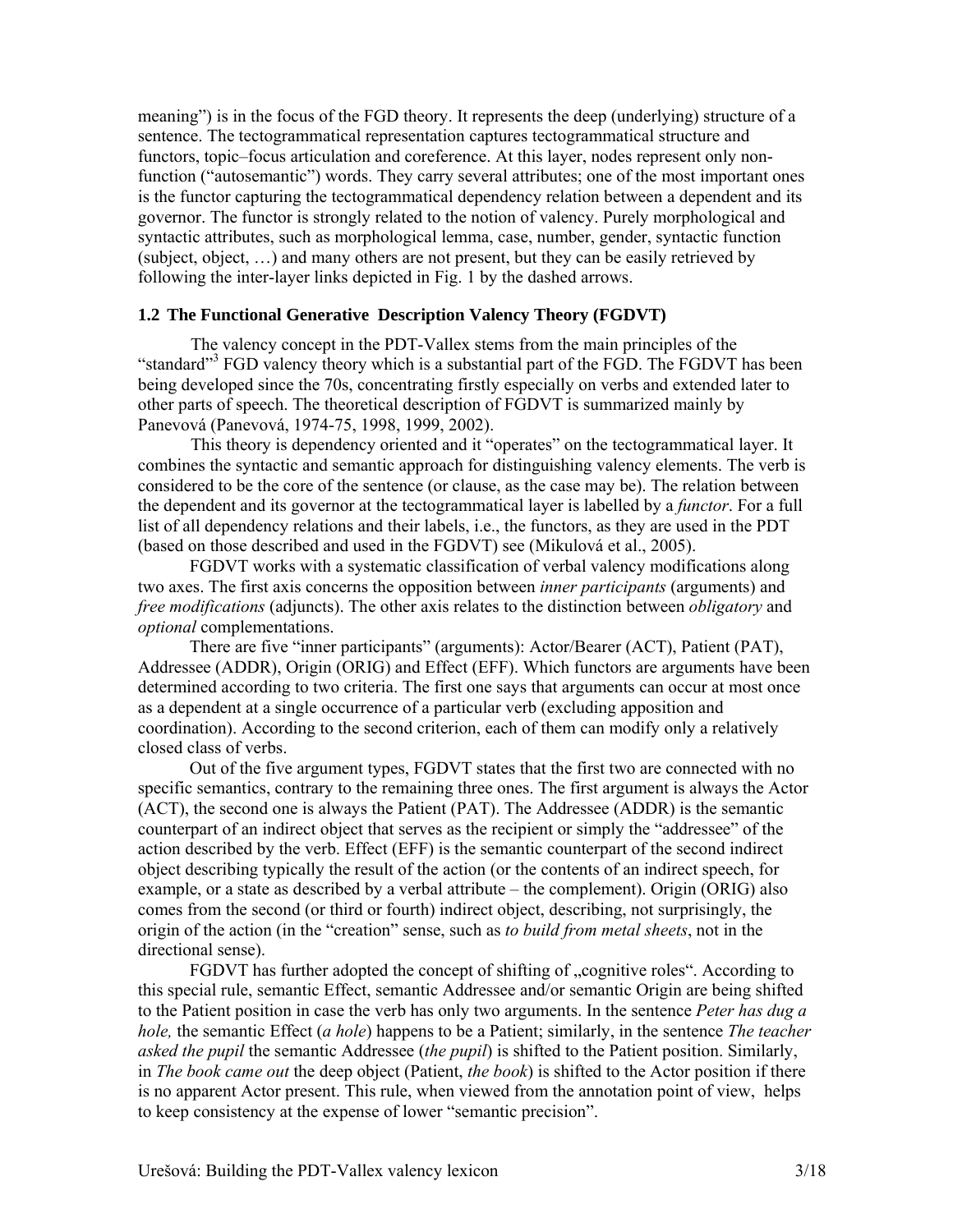More examples of the use of the shifting rule (English-only examples given):

- (1) PAT shifted to the position of ACT: *The new law.ACT came into force*
- (2) ADDR shifted to the position of PAT: *she liked him.PAT*
- *(3)* ADDR shifted to the position of PAT, EFF stays in its slot: *elect her.PAT as a president.EFF*
- *(4)* EFF shifted to the position of PAT: *to build a group.PAT*
- (5) ORIG shifted to the position of PAT: *the sunflower grows out of seed.PAT*.

There are only some specific cases where shifting does not apply.

As for their morphemic realization, arguments are governed and they can be both obligatory and optional.

Examples of arguments:

- (6) Marta.ACT zvětšila svou zahradu.PAT z 20.ORIG na 40.EFF hektarů.
- *(7) Martha.ACT enlarged her garden.PAT from 20.ORIG to 40.EFF hectares.*
- (8) Jana.ACT poslala Karlovi.ADDR dopis.PAT
- *(9) Jane.ACT sent Charles.ADDR a letter.PAT*
- (10) Jirka.ACT rozřezal jablko.PAT na kousky.EFF.
- *(11) George.ACT cut the apple.PAT into pieces.EFF.*

The repertory of adjuncts (free modifications) is much larger than that of arguments. FGD distinguishes about 50 types of adjuntes (for the full list of adjuncts see Mikulová et al., 2005). Adjuncts are always determined semantically; their set might be divided into several subclasses, such a temporal (TWHEN, TSIN, TTILL, TFL, TFHL, THO, TPAR, TFRWH, TOWH), local (LOC, DIR1, DIR2, DIR3), causal (such as CAUS for cause, AIM, CRIT for 'according to', etc.) and other free modifications (MANN for general 'manner', ACMP for accompaniment, EXT for extent, MEANS, INTF for intensifier, BEN for benefactor, etc.) Adjuncts may be seen as deep-layer counterparts of surface adverbial complementations. An adjunct of the same type can occur more than once with a particular occurrence of the verb and adjuncts can modify in principle any verb – this is also where their name ('free modifications') comes from. Unlike arguments, morphemic realization of adjuncts is rarely if ever restricted by the particular verb.

Examples of adjuncts:

- (12) Michal se včera.TWHEN ve škole.LOC choval divně.MANN.
- *(13) Michael behaved yesterday.TWHEN in school.LOC funny.MANN.*
- (14) Anna jela po Praze.DIR2 vlakem.MEANS na Filozofickou fakultu.DIR3, aby dostala.AIM studentskou kartu.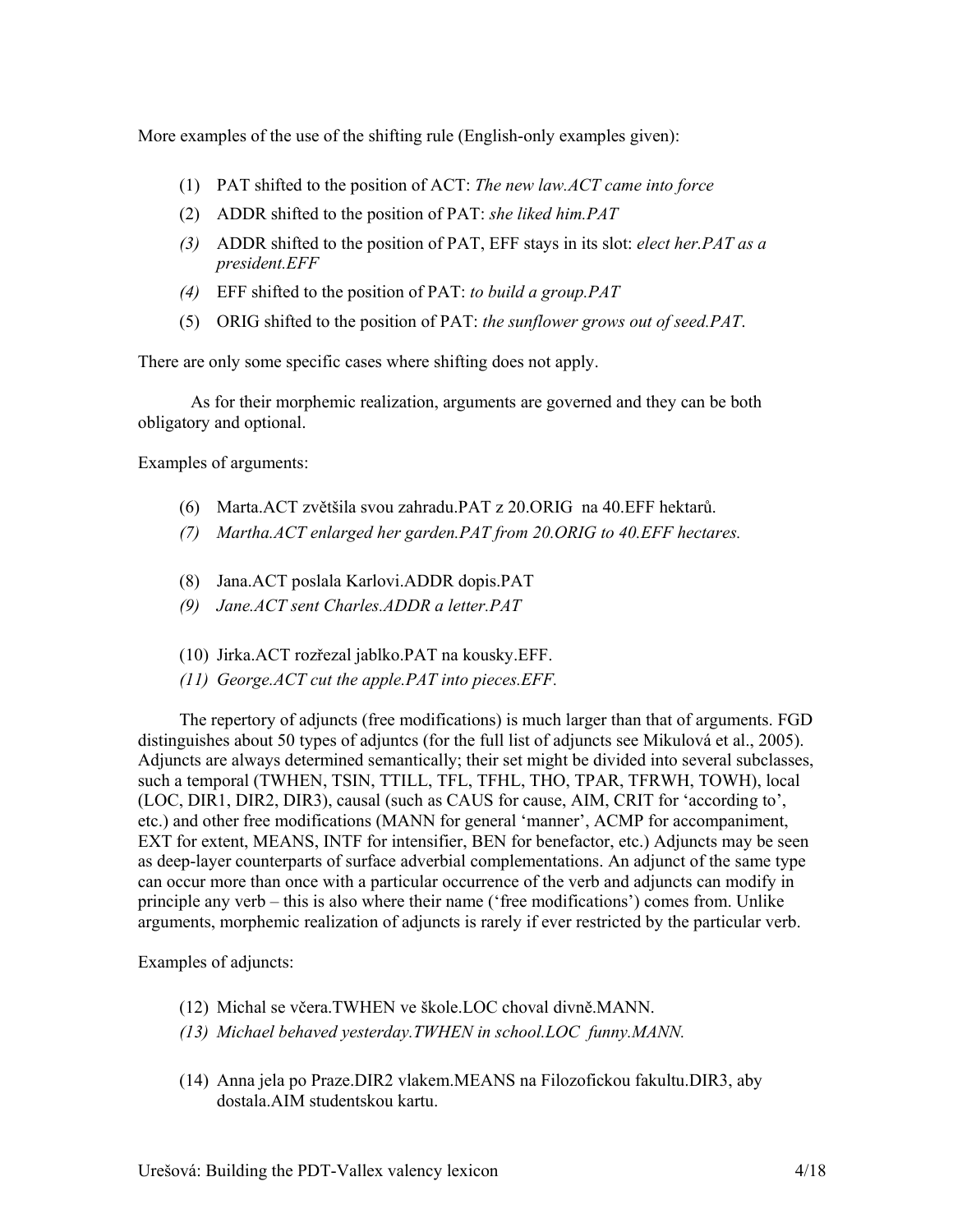# *(15) Anna went through Prague.DIR2 by the train.MEANS to the Faculty of Arts.DIR3 to get a student card.AIM.*

Due to this "free nature" of adjuncts, only the presence of arguments (obligatory or optional) and obligatory adjuncts is considered necessary at any verbal valency frame (FGDVT is thus said to use the notion of valency in its "narrow" sense): optional adjuncts are not listed in the valency frame. As mentioned above, both arguments and adjuncts can be in their relation to a particular word either obligatory (that means obligatorily present at the tectogrammatical level) or optional (that means not necessarily present in each sentence where the verb is used). It must be said that this definition of obligatoriness and optionality does not cover surface deletions – they can appear almost anywhere – but only *semantically* necessary elements.

Since the surface appearance of a complementation does not really help to distinguish between obligatory and optional elements, other criteria must be used. Specifically, the '*dialogue test*' is used. It is a method based on a question about something that is supposed to be known to the speaker because it follows from the meaning of the verb: if the speaker can answer hearer's follow-up wh-question about a given complementation "I don't know" without confusing the hearer, it means that the given modification is semantically optional. On the other hand, if the answer "I don't know" is not disruptive in the (assumed) conversation, then the given modification is considered to be semantically obligatory.

For example (for the verb '*to leave*'), in '*John left*' the speaker must know '*from where*' (otherwise, he or she would highly probably use another verb, such as '*to go*', '*to travel*', etc.). Thus '*from where*' is an obligatory modification. However, in the same situation, the speaker does not really have to know '*to where'* John left (if the destination were the core of his communication, he would use a verb such as '*to arrive*'). In this case, the dialogue test concludes that 'to *where'* modification is optional. (For detailed information about this matter see Urešová, 2005.)

# **2 Building the PDT-Vallex**

The valency issue forms the core ingredient in the annotation of the PDT. The knowledge of valency frames plays the most important role during the process of the annotation of the tectogrammatical layer. As it has been already mentioned, each dependency relation at this layer is labelled by a functor, and this label is, for all verb (and some noun) dependents directly determined by the verb (noun) sense and its valency. It was thus clear that valency would play a crucial role here. Of course, it would be ideal to have the complete valency lexicon at our disposal before starting the annotation process, but this was not the case.

For the purpose of annotation of the tectogrammatical layer it was thus necessary to build the PDT-Vallex essentially from scratch, notwithstanding some small sets of verbs with initial attempts at rather informal valency description attached to them. The annotators simply had to add entries as they went on with the structural annotation. In fact, they were trained to add entries essentially *only* when they encountered new verb meaning in the actual data. This "bottom up", practical approach to the forming of the valency lexicon enabled for the first time the confrontation of the already developed valency theory (FGDVT) and real usage of language (Czech written texts). Instead of "creating" examples for each sense and valency frame based on pure intuition or using limited excerpts, the lexicon drew upon the real texts, upon real corpus data. This not only resulted in examples taken from real language usage (albeit often simplified), but mainly, it has naturally opened new questions and problems when confronted with the FDGVT. Answers to these questions have often lead to more precise boundaries between groups of analogical cases, but sometimes also to deeper questions about all issues related to valency. These issues had to be solved also on the go, while having mainly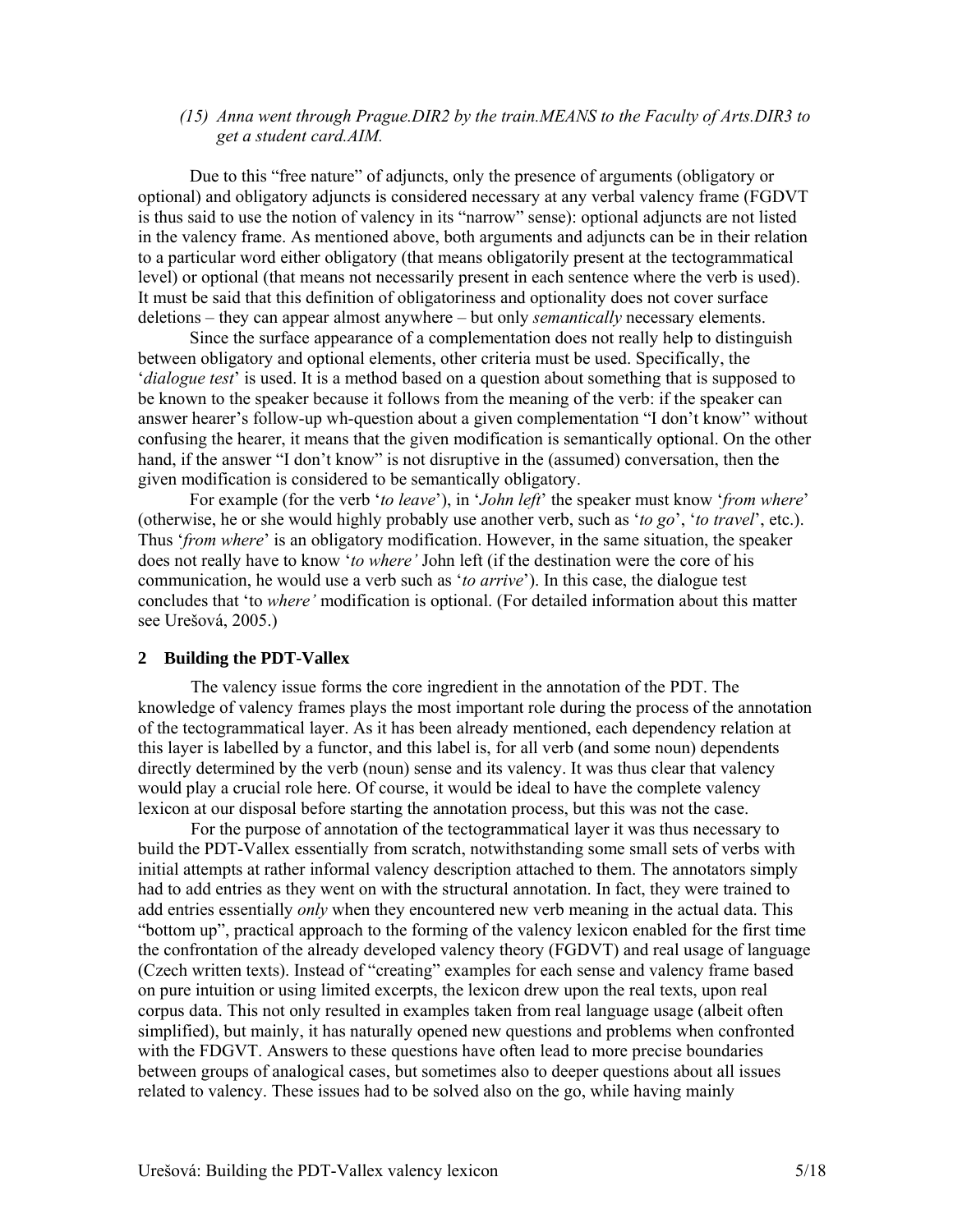consistency and effectiveness of annotation in mind. For more information about problems with solving valency-related problems in the PDT see (Urešová, 2005).

Making the PDT-Vallex updated (always as soon as questions have been answered and problems solved) served well for keeping inter-annotator consistency high during the process of corpus annotation. After the tectogrammatical annotation process has ended, we have revised the whole PDT-Vallex for cross-entry consistency (for groups of verbs having similar meanings, for aspectual counterparts etc.), and then the corpus has been amended and corrected using the final version of the lexicon.

The lexicon served also for rigorous, automatic cross-checking of the annotated PDT data against this newly built lexicon in the final stages of quality control of the data before their public release.

# **3 The contents of the PDT-Vallex**

Only those words (verbs, nouns, adjectives and adverbs) and their senses which occurred in the annotated data are recorded in the PDT-Vallex. The lexicon now contains over 12000 different words: almost 7500 verbs, 3800 nouns, 800 adjectives and a few adverbs. The total number of valency frames is almost 16000.

The following valency frames of different parts of speech found in the PDT data are included in the PDT-Vallex:

1. Valency frames of all semantic verbs.

- 2. Valency frames of semantic nouns which are constituents of complex predicates.
- 3. Valency frames of semantic nouns, adjectives and adverbs that have at least one daughter node labelled by one of the following functors: ACT, PAT, ADDR, EFF or ORIG.
- 4. Valency frames for non-verbal idioms containing as the governing node either a semantic adverb or a semantic noun.
- 5. Valency frames of non-verbal idioms containing as the governing node a semantic verbal noun (cf. Mikulová et al., 2005)

In this paper, we concentrate on the main, i.e. the verbal, part of the lexicon. The PDT-Vallex contains almost 7500 verbs (out of which 5510 have been used in the PDT in ca. 8 500 meanings). Every verb occurrence in the PDT has a link to one of the valency frame in the PDT-Vallex lexicon. For example for the verb *uzavřít* (*to close*), there are two valency frames in the lexicon. In Figure 2 the verb *uzavřít* (*to close*) is used in three different sentences in the PDT. The first two occurrences are linked with the second valency frame with the basic meaning of *to\_close* (which has the usual transitive frame with two arguments, ACT and PAT) and the third occurrence of *to close* is linked with the first valency frame (which represents the light-verb meaning – denoted here with the CPHR functor in its frame). The arguments -- Actor and a Patient in the first two sentences and a CPHR functor in the third sentence – are then implicitly linked to the lexicon as well.

The link is stored in an attribute called val-frame.rf. This attribute keeps the valency frame identifier which was used at the labelled node (as attested by its dependent nodes which are the complements corresponding to the slots stored in the valency frame). The t-lema used in the data and t-lema kept in the lexicon match as well, of course.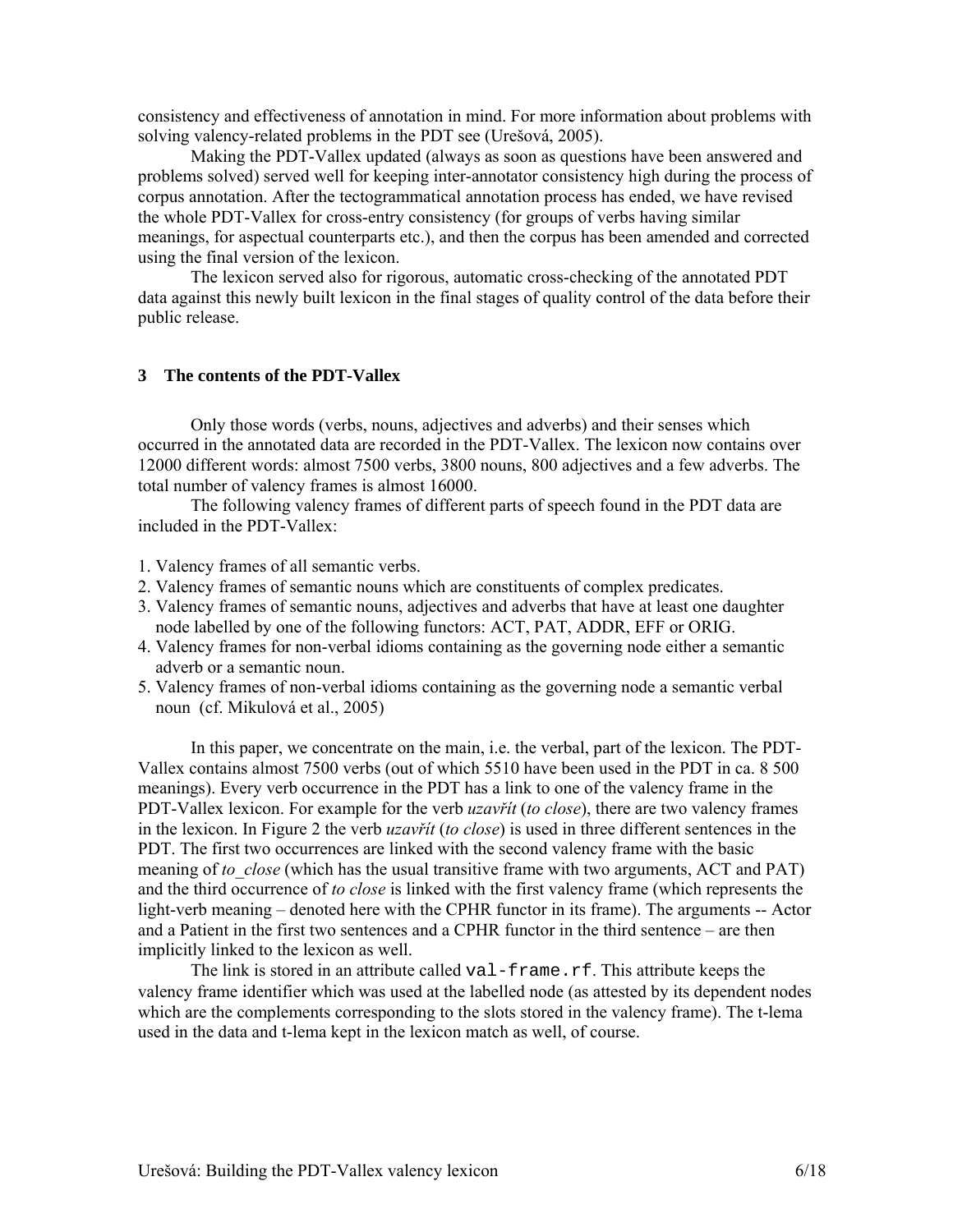

Figure 2. Links between the corpus and the PDT-Vallex entries.

# **3.1 The valency entry in the PDT-Vallex**

The valency entry in the lexicon contains  $t$ -lema (which is the "headword", by which the valency frames are grouped, indexed, and sorted) and its valency frame.

A valency frame corresponds to one verb sense. The term '*(verb) sense*' is used rather intuitively here; we have worked with the notion of concrete, abstract and idiomatic (phraseological) sense, but this distinction is not explicitly marked in the PDT. It has served rather for the development of consistent frames across synonymous or nearly synonymous verbs (again, without really defining the exact nature of synonymy). The verb senses are further distinguished, but in most cases we have ended at quite coarse-grained set of senses, typically differentiated also by their complementation structure. Only rarely, and only in the clearest cases of two or more senses being distinct, we have 'split' an entry into two or more valency frames with identical complement structure.

The following specification is found in the valency frame :

- (a) The number of valency frame members the number of valency frame members is fixed (zero, i.e. no complementation is also possible, such as for one sense of *pršet* '*to rain*').
- (b) The labels of valency frame members ('functors') the valency frame members are distinguished by them..
- (c) The obligatoriness feature of the valency frame members in accordance with the FGDVT, members of the valency frame are designed as either obligatory or optional.
- (d) The surface form of valency frame members the basic (or '*canonical*') valency frame describing the surface form of verb complementations when the verb is used in the active voice is recorded. The canonical valency frame thus stands for the *primary*  diathesis<sup>4</sup>, however, frames for secondary diatheses can be created automatically with specific transformation rules we have developed (Pajas and Urešová, 2009).
- (e) Examples any concrete lexical realization of the particular valency frame is exemplified through an appropriate example which comprises an understandable fragment of a Czech sentence originating almost exclusively from the PDT corpus. The example in question might be slightly adjusted for transparency purposes in some cases, or it might even be made up (very rarely, though). If there is any doubt which word from the given example refers to which valency frame member, such a word is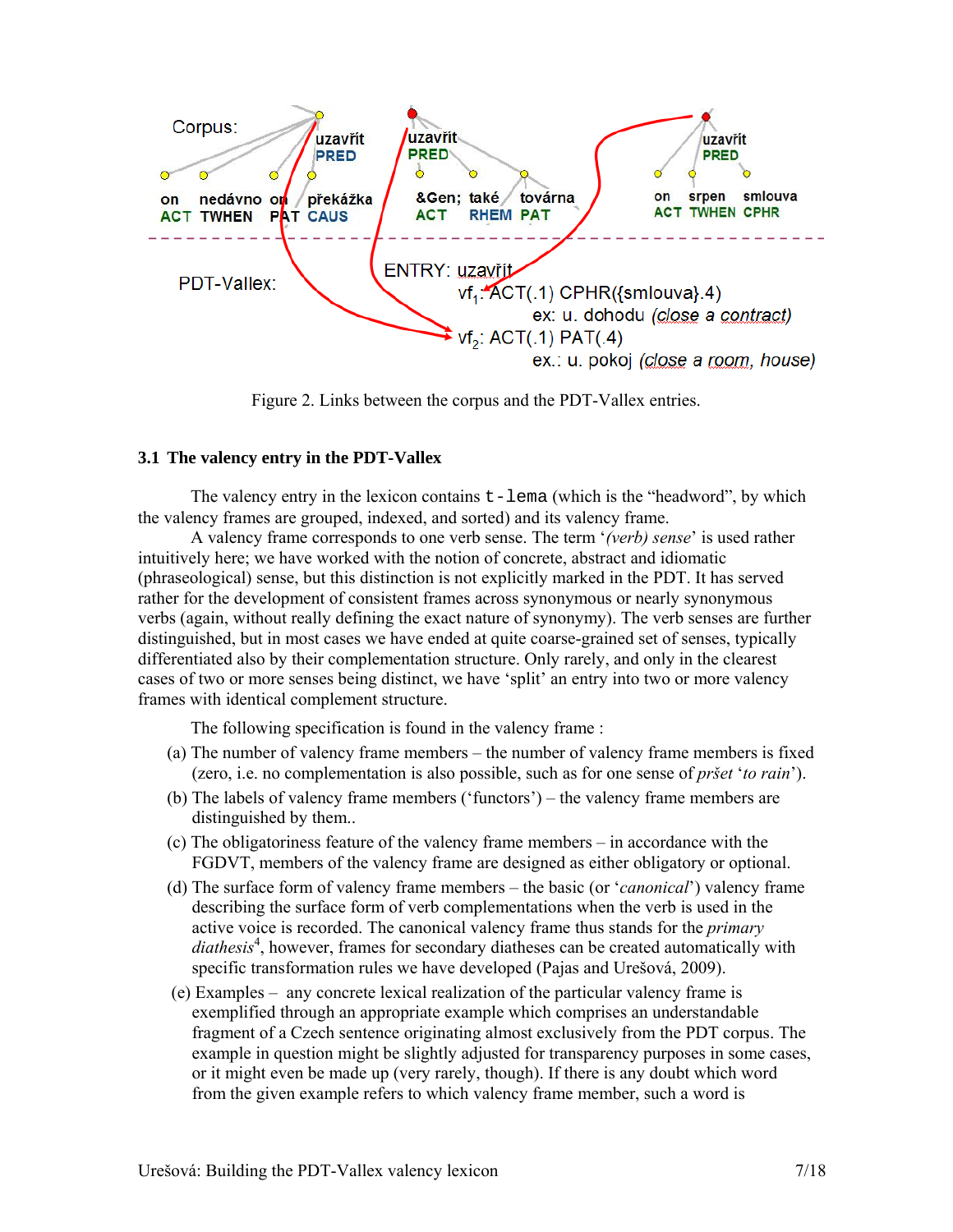informally labelled in the text of the example by the appropriate functor as a visible hint.

 (f) Notes – notes help the annotators or users of the dictionary distinguish the individual valency frames inside the valency entry based on their sense. Typically, synonyms, antonyms and aspectual counterparts serve as notes. Such notes are not considered – unlike the elements described above in  $(a) - (e)$  compulsory; however, they are listed almost in every case except in the valency frames with an idiomatic (phraseological) meaning where the sense is already clear from the valency realization.

To summarize, the lexicon user (and computer programs working with it) learns from every valency frame as stored in the PDT-Vallex the following information: how many members the frame has, how the individual members (complementations) are called (their label – 'functor') and what are the additional features of the frame members (obligatory/optional, sense description, surface form).

Unlike in some traditional Czech valency theories (Daneš 1985, Pauliny 1943), PDT-Vallex has no notion of left- or right valency. No explicit markup of the position of the valency complementations relative to the position of the verb is given – after all, Czech is a free word order language (more precisely, word order is not determined by syntax but by the information structure of the sentence).

### **3.2 The valency frame and meaning in the PDT-Vallex**

The valency frame stores valency complementations (valency frame members) of the given verb. One verb has usually more meanings and therefore more separate valency frames – one valency frame relates to one verb meaning. Every verb has as many valency frames as it has meanings.

In the examples that follow, we use the full valency frame specification as recorded in the PDT-Vallex lexicon; for the description of the functors, see Chapter 3.4, and for the description of the surface form realization, see Chapter 3.6.

(16) přišít: [stitch]

 $p\tilde{r}$ *išít<sup>1</sup>* [sew] – *přišít knoflík na košili* [sew a button on the shirt] – has three valency members: ACT (who is sewing) PAT (what is being sewed) DIR3 (directional – where the button is being sewed)

*přišít²* [abstractly: pin sth on sb] – *přišít mu jednu* [paste sb one] – has three other valency members: ACT (who is pasting) PAT (what is being pasted – slap) ADDR (to whom it is being pasted)

In other cases the valency members for two valency frames get exactly the same functors but the semantic difference of both meanings is apparent. Also for such cases there are more valency frames in the lexicon:

(17) *dělat*: [make]  $d\check{e}$ *lat<sup>1</sup>* (be somebody/make?) –  $d\check{e}$ *lat šéfa* [be a boss] – has two valency members: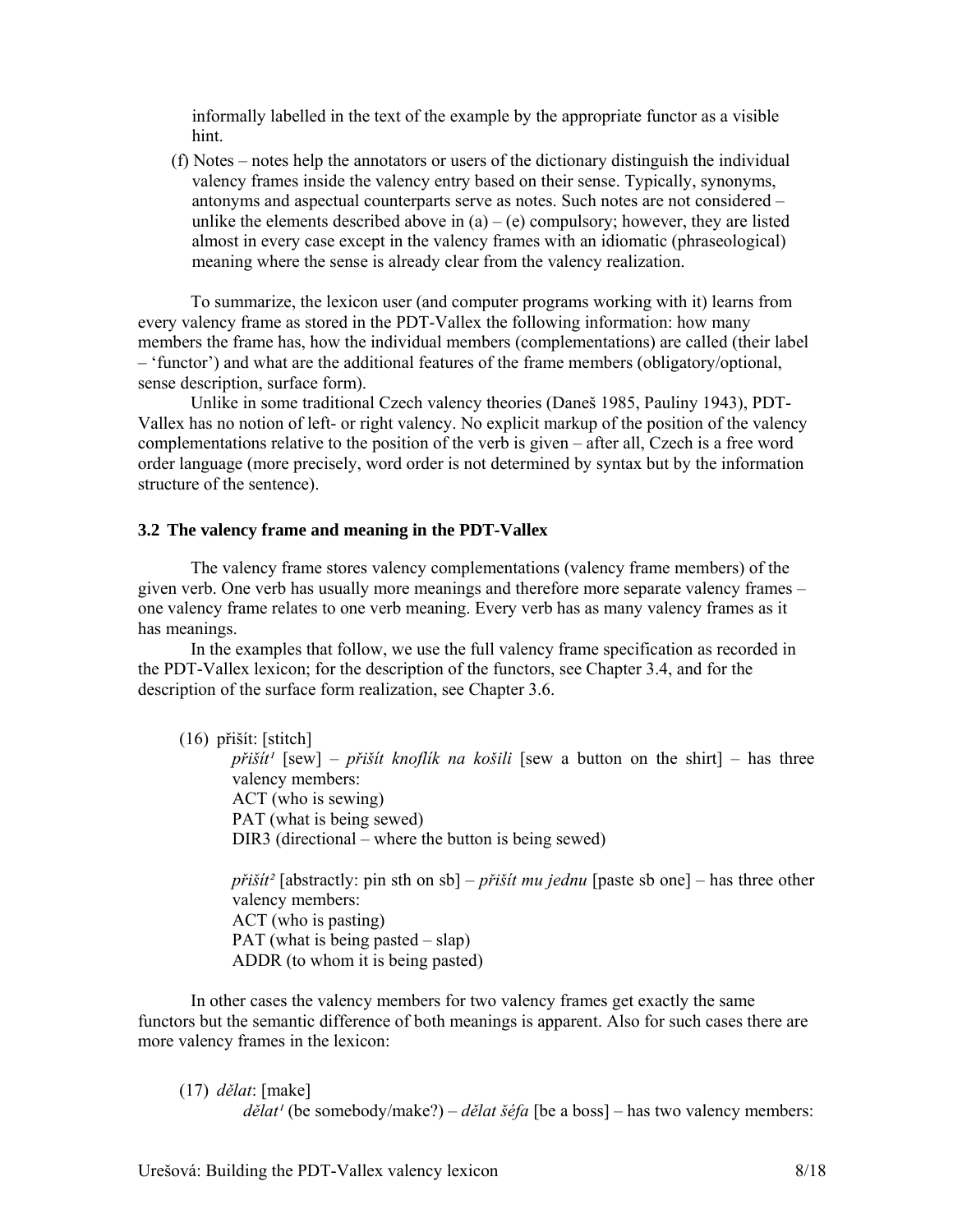ACT (who is the boss) PAT (be whom) koho dělá?

*dělat²* (be concerned (with st.) – *dělat politiku* [be concerned with politics] – has two (the same) valency members: ACT (who is concerned) PAT (with what is concerned)

In cases where the sense distinction is not quite clear, only one valency frame has been entered in the dictionary. Thus when comparing the PDT-Vallex entries to the Wordnet (Fellbaum, 1998), which uses quite fine-grained approach to word senses, PDT-Vallex has less entries.

- (18) ACT(.1) LOC() *hučet v komíně* [whistle in the chimney]
- (19)  $\text{ACT}(1) \text{ LOC}($ ) *hučet v uchu* [buzzing in the ear]
- (20) ACT(.1) PAT(.4) *dostat zloděje*
- (21) ACT(.1) PAT(.4) *dostat vztek*

As these examples suggest, polysemy distinctions (as defined e.g. in Čermák 1995), are not completely consistent (as measured by rigorous lexicography criterions) in the PDT-Vallex; the different meanings are 'split' or kept together with a single valency frame in a rather intuitive way. Defining the type and number of meanings for a given verb is very difficult and the borderline between individual meanings is often very hard to determine, especially when they have identical information in their valency frames.

We have at least attempted to systematically distinguish among concrete (literal), abstract (figurative) and phraseological (idiomatic) semantic types even though these types are not explicitly recorded in the PDT-Vallex (for an overview and example of all types for a single verb (*nést, to carry*), see Table 1).

The three general types of meanings, considered in the PDT-Vallex, are as follows:

1. The concrete meaning of a verb: this is such a meaning that follows directly from its lexical semantics; this is the basic, non-figurative meaning.

For example:  *ustoupit* [step back] – ACT(.1) DIR1() *ustoupil od okna* [he moved away from the window]

2. The abstract (figurative) meaning: this is such a meaning that originates from using the concrete meaning in a metaphorical (figurative) sense.

For example:  *ustoupit* [step back] – ACT(.1) PAT(.3) *ustoupil výhrůžkám* [he yielded to threats]

3. The phraseological (idiomatic) meaning: this is a meaning which the verb gets when it is used as a part of a complex non-compositional lexical unit. Often, it can also be considered an abstract meaning but because of its frequent appearance, we consider it a separate type. In addition, it has two subtypes labelled CPHR and DPHR: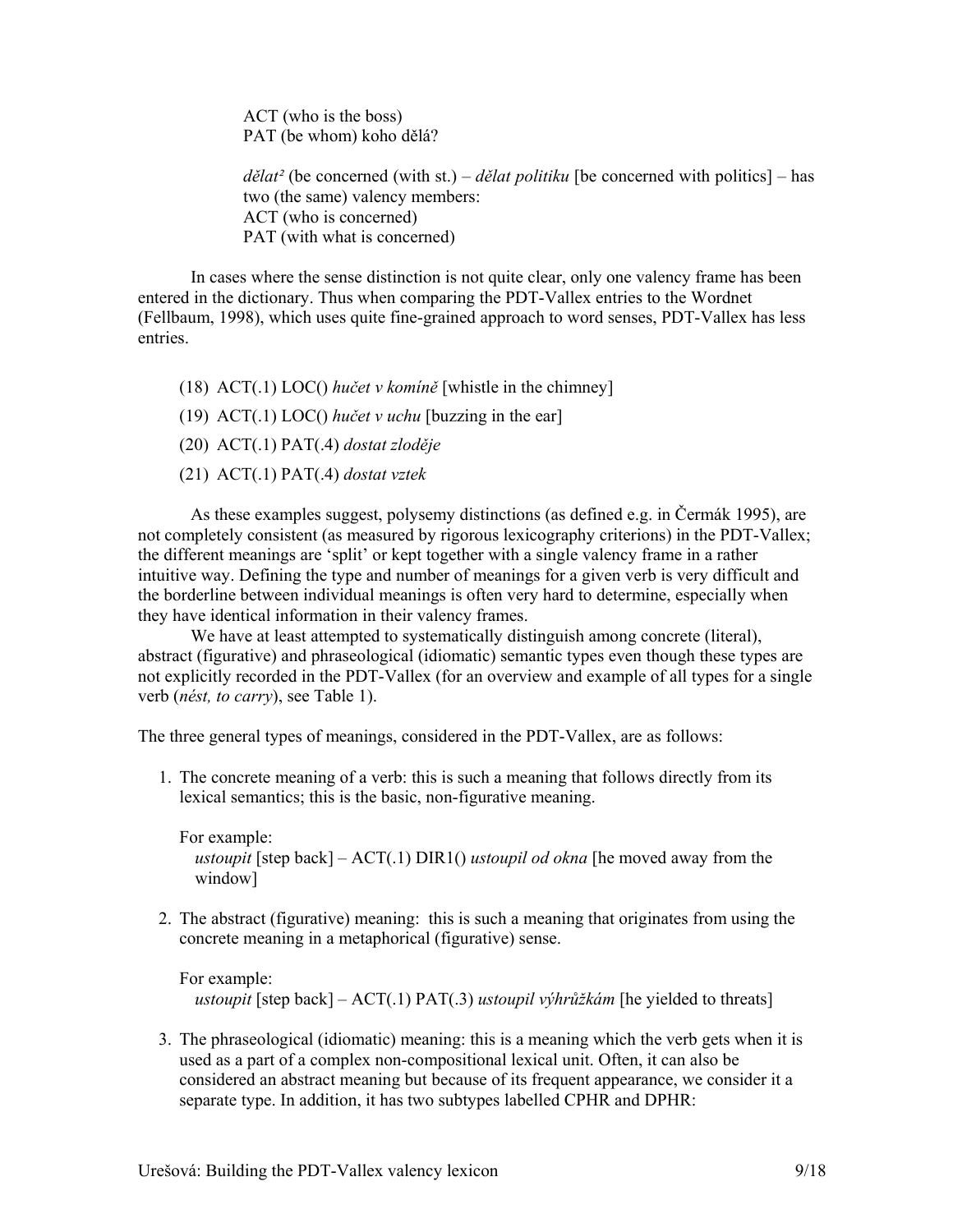For example:  *mít zájem* [to be enterested in] ACT(.1) CPHR({zájem,...}.4) *má zájem o koupi nového domu* [he is interested in buying a new house]  *mít smrt na svědomí* [lit. to have death on conscience] ACT(.1) DPHR(na-1[svědomí.S6]) PAT(4)

One of the two subtypes of the idiomatic class concerns the semantically 'empty' meanings of verbs (sometimes called 'light verbs' in English). This meaning is used for such cases in which the meaning of a whole structure containing the verb and a noun phrase as its dependent is concentrated on the nominal part. The semantically empty meaning is indicated with the CPHR functor, assigned to the root of the nominal part. For example in the phrase *podat žalobu* [file a complaint] the main meaning is in the noun *complaint* and the verb *to file* is what we call 'semantically empty'.

Other examples: *poskytl jim pomoc*.CPHR [lit. he-gave them assistance] *dostala jsem od matky pochvalu*.CPHR [lit. I-have-earned from mother prise.]

The valency members of the valency frame for basic meanings are labelled with the 'common' functors (arguments as well as obligatory adjuncts). The valency members of the valency frame for abstract meanings are labelled either by common functors, or quite frequently by the CPHR or DPHR functor for multi-word complementations, since they often become idiomatic.

| Nést [carry]        |                                |                             |  |
|---------------------|--------------------------------|-----------------------------|--|
| Meaning             | Valency Frame                  | Example                     |  |
| <b>Basic</b>        | $ACT(.1)$ $PAT(.4)$ $ADDR(.3)$ | nést tatínkovi knihy        |  |
|                     |                                | [carry books to father]     |  |
| Abstract one-word   | $ACT(.1)$ $PAT(.4)$            | nést jméno [carry name]     |  |
| Abstract multi-word | ACT(.1) DPHR (kůže:S4, na-     | nést kůži na trh            |  |
| (idiomatic)         | $1$ [trh:S4]                   | [lit. carry skin to market] |  |
| Semantically empty  | $ACT(.1)$ CPHR                 | nést odpovědnost            |  |
|                     | $\{odpov\check{e}dnost,\}$ .4  | [carry responsibility]      |  |
| $\sim$<br>-----     |                                | .                           |  |

Table 1: Example: the verb *nést* [carry] with all its meanings in the PDT-Vallex:

#### **3.3 The number of members in the valency frame**

The number of members in the valency frame is fixed. Usually one valency member corresponds to one given functor. The number of functors corresponding to one valency member can be higher only in cases in which the valency frame does not consist of one given functor but of a list of alternating functors. Even in this case, the number of members in the valency frame is considered to remain fixed – which is in line with our definition of "alternating" functors, which requires that only one of them can appear in any occurrence of the frame in actual utterances (or at most one of them, if they are moreover marked as optional).

There are cases in which the valency frame does contain any members, i.e. the count is zero - no arguments, no obligatory adjuncts). This kind of valency frame is called an "empty"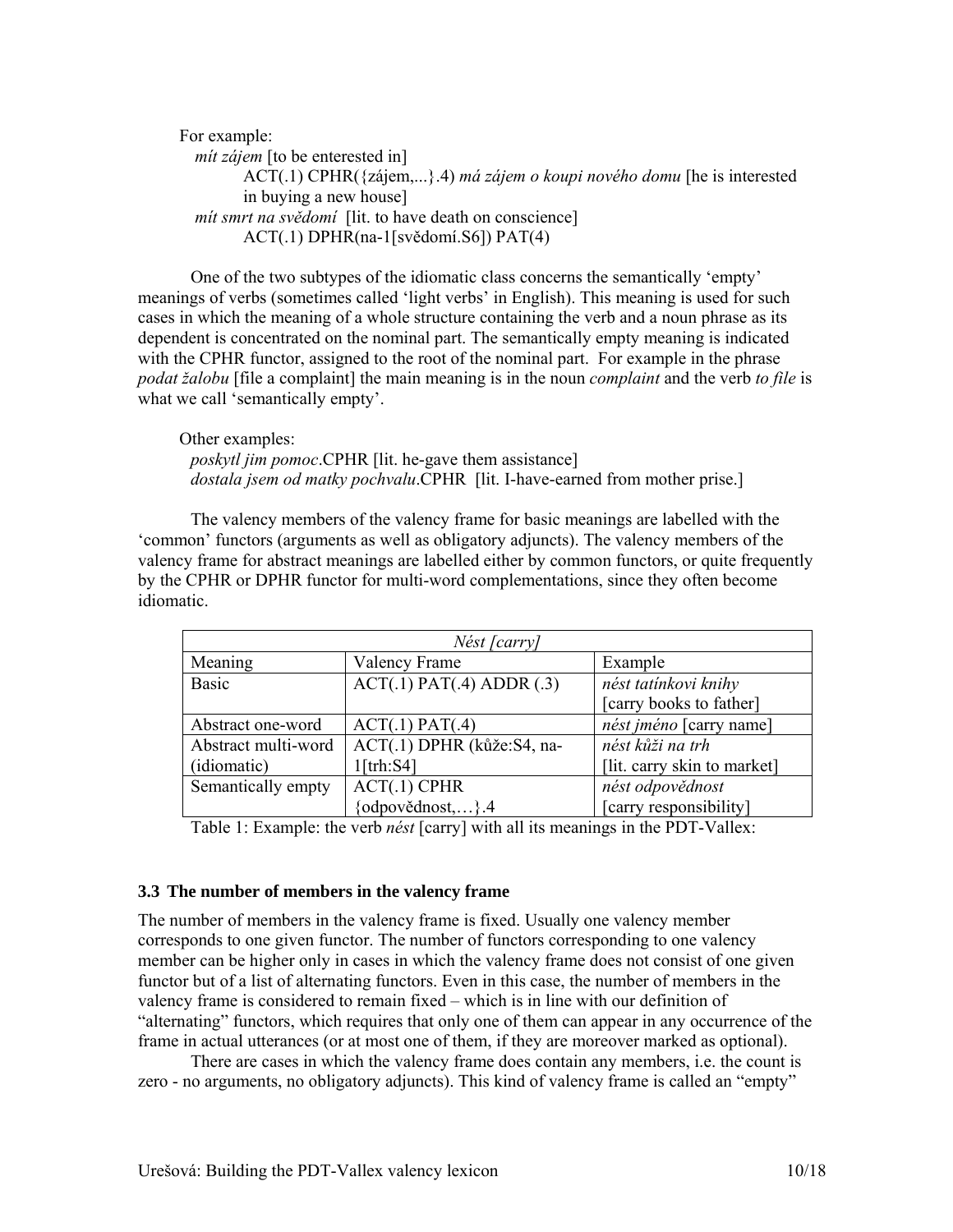valency frame and it is also labelled as EMPTY. Verbs with an empty valency frame are for example *foukat* [to blow], *hřmět* [to thunder], *rozednívat se* [dawn], *sněžit* [snow].

# **3.4 Labelling the members of the valency frame**

The individual members of the valency frame are labelled by functors. In accordance with the principles of the FGDVT, one valency frame cannot consist of two members with the same label (i.e. the same functor).

 The members can be labelled either by functors for arguments, or by functors for adjuncts (cf. Chapter 1.2; for full description, see Mikulová et al., 2005). The functor CPHR (Compound PHRaseme, or complex predicate) is assigned to such members of the valency frame which would normally be actants but because of the 'emptiness' of the verb semantics they represent the core of the meaning of the whole structure. The functor DPHR (Dependent PHRaseme) is assigned to the non-verbal part of idiomatic structures (see also Chapter 3.2).

| Functor     | Full term | Example                                |
|-------------|-----------|----------------------------------------|
| <b>ACT</b>  | ACTor     | Maminka.ACT vaří [Mother.ACT is        |
|             |           | cooking]                               |
| PAT         | PATient   | Jan maloval obraz.PAT [John drew a     |
|             |           | painting.PAT]                          |
| <b>ADDR</b> | ADDResse  | Darovala Mirce.ADDR knihu [She gave    |
|             |           | a book to Mirka.ADDR]                  |
| <b>EFF</b>  | EFFect    | Přeložila knihu do angličtiny.EFF [She |
|             |           | translated a book into English.EFF]    |
| <b>ORIG</b> | ORIGin    | Půjčil si peníze od kamaráda.ORIG [He  |
|             |           | borrowed money from a friend.ORIG]     |

Table 2: Functors assigned to arguments

| <b>CPHR</b> | Compound  | Pokládal otázky.CPHR [He asked] |
|-------------|-----------|---------------------------------|
|             | PHRaseme  | questions.CPHR]                 |
| I DPHR      | Dependent | Lomil rukama.DPHR [He wrung his |
|             | PHRaseme  | hands.DPHR]                     |

Table 3: Functors assigned to valency complementations in complex predicates and idioms

In our approach we have 36 functors for verbal adjuncts in total (see below; also see Chapter 1.2 and Mikulová et al., 2005; 427).

Obligatory verbal adjuncts are always recorded in the valency frames in the PDT-Vallex. Local adjuncts (LOC, DIR3) are the most common obligatory adjuncts recorded in the valency frames.

The order of the members of a frame (based on their functors) is given only by convention (cf. Chapter 3.1, last paragraph). The canonical order is as follows: ACT, CPHR, DPHR, PAT, ADDR, ORIG, EFF, BEN, LOC, DIR1, DIR2, DIR3, TWHEN, TFRWH, TTILL, TOWH, TSIN, TFHL, MANN, MEANS, ACMP, EXT, INTT, MAT, APP, CRIT, REG.

The labelling of a member of the valency frame consists, in some cases, of several alternating functors. An example containing alternating functors can be one of the meanings of the verb *chovat se* [to behave]:

(22) chovat se [to behave]:  $ACT(.1)$  MANN(\*) $|CRIT(*)|ACMP(*)|BEN(*)|CPR(*)$ *chovat se laskavě*.MANN [to behave kindly.MANN] *chovat se podle pravidel*.CRIT [to behave according to the rules.CRIT]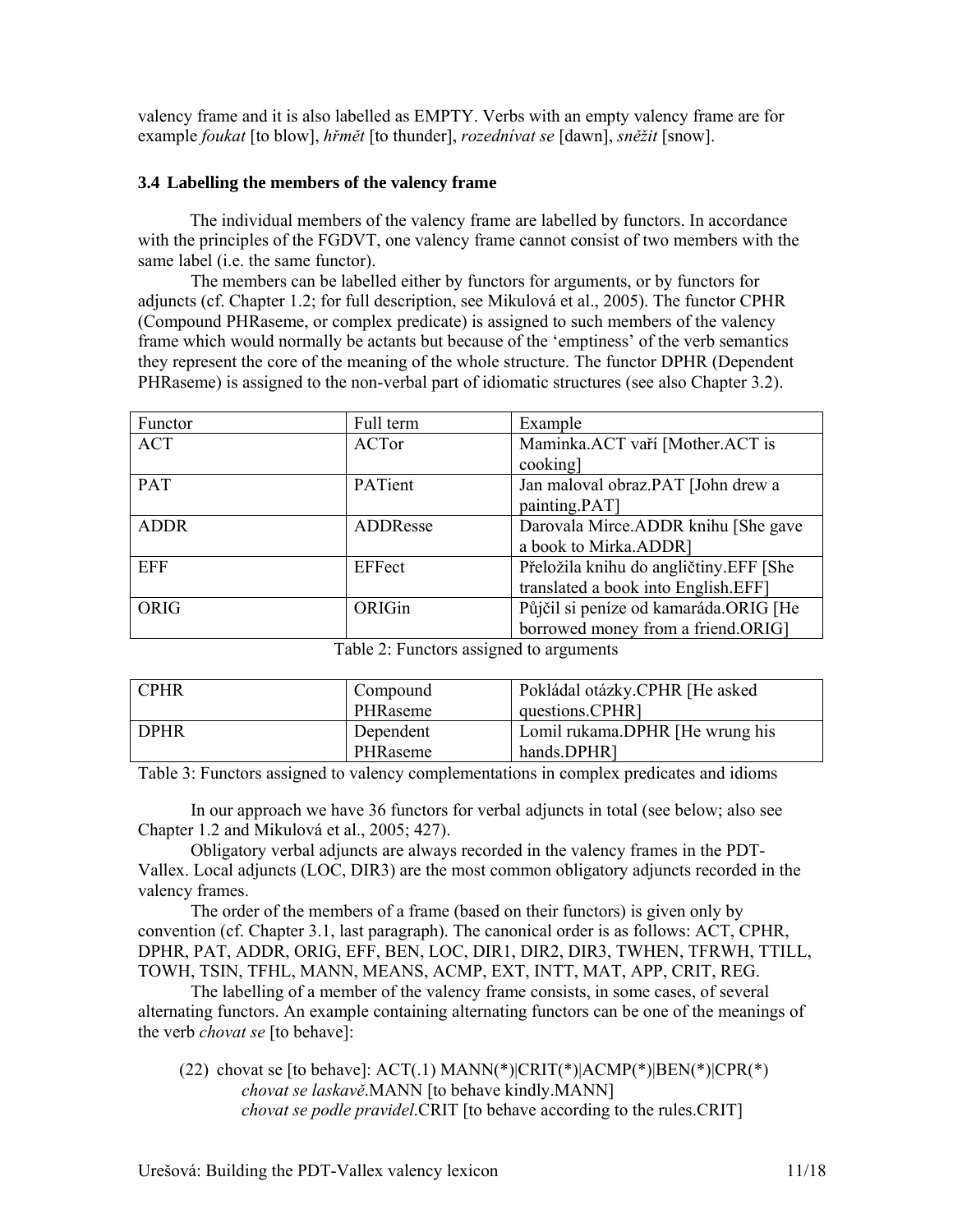*chovat se otrocky*.CPR [to behave in a slavish manner.CPR] *chovat se bezchybně*.ACMP [to behave without mistakes.ACMP] *chovat se ku prospěchu věci*.BEN [to behave to benefit of the issue.BEN]

Unfortunately, the situation might be more difficult to solve with this strategy if it is not clear whether the difference in two usages, each with the most obvious functor assigned, is semantically relevant or not. In such a case, two different valency frames are kept in the PDT-Vallex lexicon. This appears mostly for subtle differences in temporal or local meanings. For example, the verbs *namontovat* [to install] or *umístit* [to place] have two valency frames:

- (23) ACT(.1) PAT(.4) LOC(): *namontovat zařízení v autě* [to install a gadget in the car]
- (24) ACT(.1) PAT(.4) DIR3(): *namontovat zařízení do auta* [to install a gadget into the car]
- (25) umístit dítě do ústavu.DIR3 [to place the child into the institution]
- (26) umístit dítě v ústavu. LOC. [to place the child in the institution]

In this case, the rule "one meaning  $\sim$  (at most) one valency frame" might be compromised, but PDT-Vallex does not record the fact that these two valency frames might in fact share the same meaning.

When the real text during the PDT annotation have been confronted, it became apparent that functors not previously considered by the FGDVT might be more adequate to use in certain contexts, and that they could better distinguish semantic distinctions of the same syntactic expressions. However, given the scope of the annotation project, there was unfortunately not enough resources to explore these new functors to such an extent as to make them reliably part of both the theory and the annotation. However, some of the proposals to incorporate new functors into the FGDVT were taken at least theoretically into account (e.g. Lopatková a Panevová, 2005).

# **3.5 The obligatoriness of the members of the valency frame**

Members of the valency frame are characterized according to their obligatoriness. (For further detailed information conf. Panevová, 1974-75). Valency frames in the PDT-Vallex contain only arguments (both obligatory and optional) and obligatory adjuncts. Optional adjuncts are not recorded in the valency frame.

#### **3.6 Surface realization of a valency frame**

It has been already shown (Hajič and Urešová, 2003) that in general the possible surface realizations of the verb, its arguments and adjuncts are dependent on the whole valency frame, and typically cannot be described purely morphematically, as it is assumed as being usual for inflective languages – complex phenomena such as agreement (which is, however, often independent of the valency frame), adjuncts, parts of some idioms and other relations sometimes complicate things in an unprecedented number of places. In fact, the aforementioned paper shows that the explicit division of the syntactic description to an analytic (surfacesyntactic) one and the tectogrammatical (deeply syntactic) one is justified also by the relation between valency frames and the need to describe their surface realization explicitly. The analytic dependency trees help exactly with the difficult phenomena such as agreement, which has to be solved separately from the specifics of the particular valency frame – that is, more generally.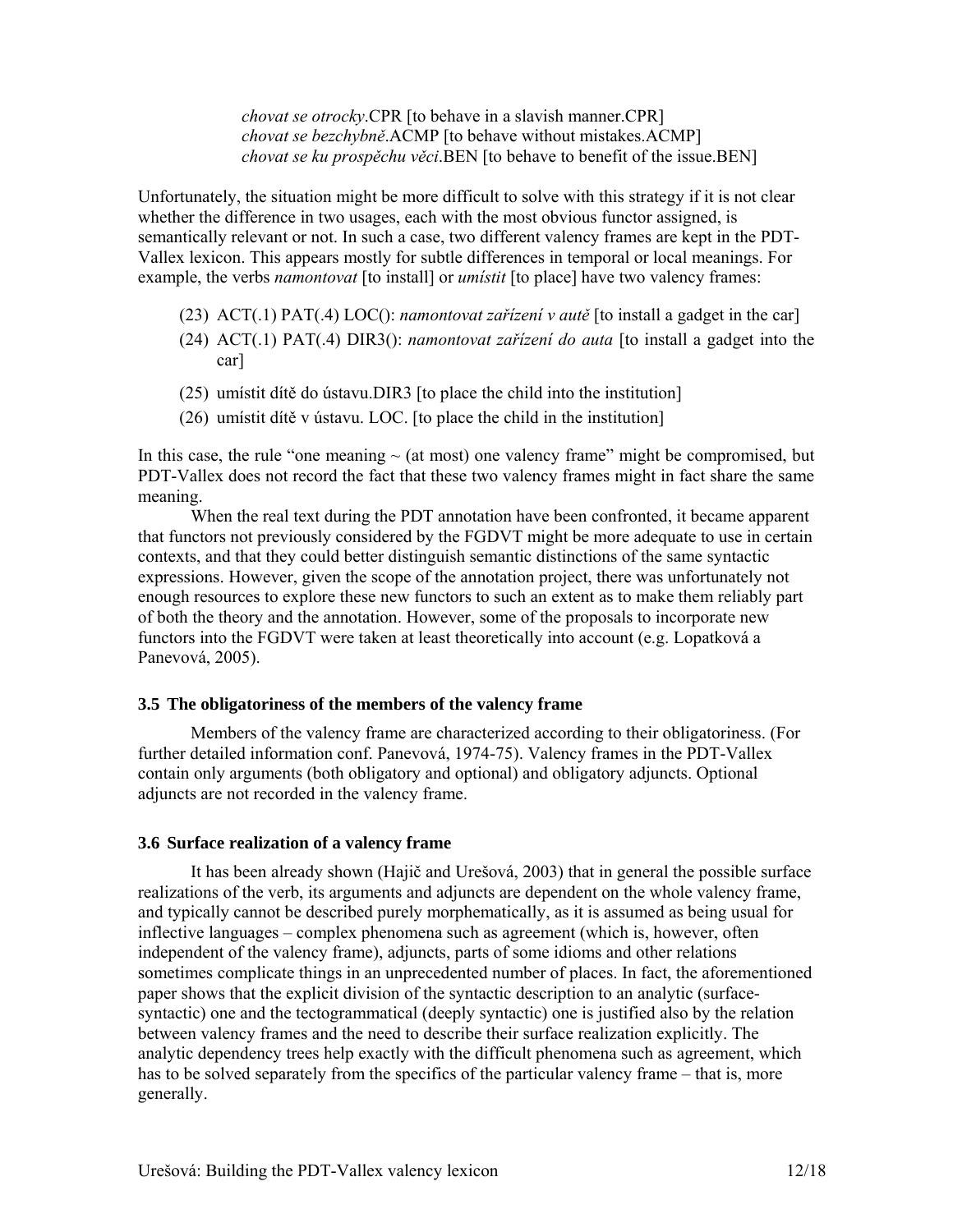However, in most cases and as a basis for the more complicated ones, the relation between a particular complementation of a verb and its own surface realization (conditioned on the valency frame  $-i.e.,$  roughly, the verb sense  $-i$  in which it appears) can be described independently of the required verb surface form and the other complementations. In the following text, we will describe such relations, since that is also how they are used in the PDT-Vallex, ignoring the more complex relations for the moment.

The description of every complementation, by default represented syntactically and/or semantically by its unique functor within the valency frame, is extended by a fully formal description of the appropriate surface realization (surface morphosyntactic form). While the functors and their possible obligatoriness characteristics are described above, here we will concentrate on the morphosyntactic form specification.

The most important thing we should stress here that while the description of form as entered in the PDT-Vallex lexicon is relevant for active verb forms only (as it is usual in such dictionaries, even for human use), we have formal methods for transforming such a description (again fully formally and explicitly) into different morphosyntactic forms, as appropriate for various secondary diatheses in which the verb can appear (see below and in Pajas and Urešová, 2009). The morphosyntactic requirements for secondary diatheses are thus present in PDT-Vallex implicitly (see also below).

The formal means for specifying the necessary morphosyntactic form of verb complementations (or the verb itself) are however the same for any diathesis – they are in any case simply general surface-syntactic tree fragments with (only) certain fixed requirements on their shape and morphosyntactic attributes, after all.

We have defined formal means for describing both the structure of the surface-syntactic tree fragment and the requirements (also called constraints) on some of its attributes, such as lemma and certain categories in its morphosyntactic tag; rarely, but possibly also the value of surface-syntactic function (analytic function) can be formally restricted.

The structure of the tree fragment, which is either a subtree (the leaves of which can further be modified by dependent nodes, at least in general) or (rarely) a list of subtrees, is defined using a bracketing notation, where a (square) bracket denotes that the comma-separated list that follows should depend on the node immediately preceding the bracket. In other words, the notation

### node1[node2,node3,node4[node5]]

says that node1 is the direct governing node (in the surface-syntactic sense) of nodes node2, node3 and node4 (i.e., node2, node3 and node4 depend on node1 in the surfacesyntactic tree), and that node4 is furthermore modified by node5 (node5 depends on node4). Every node<x> stands here for a series of morphosyntactic constraints on the node's attribute values (see below).

Each node (such as node2, for example) contains (typically) a short sequence of symbols that describe conditions (or in other words, restrictions) on what combination of various grammatical (morphemic and syntactic) attributes are acceptable as the surface expression for the verb complementation which it expresses. For example, if the symbols should express that the only acceptable form is a syntactically nominal expression in nominative, simply the symbol '1' (digit 'one') is used (morphemic cases are numbered in standard Czech grammars, from 1 to  $7 - i.e.,$  nominative to instrumental). There are no 'default' values for the relevant grammatical attributes – all restrictions must be (and in the PDT-Vallex, they are) explicitly entered in the dictionary, otherwise it would mean that there are essentially no restrictions (on top of the usual general syntactic and morphemic rules).

The description itself, in the compact form used in the PDT-Vallex, starts (from the left) with a lemma; lemmas are used mostly in the description of idiomatic expressions (the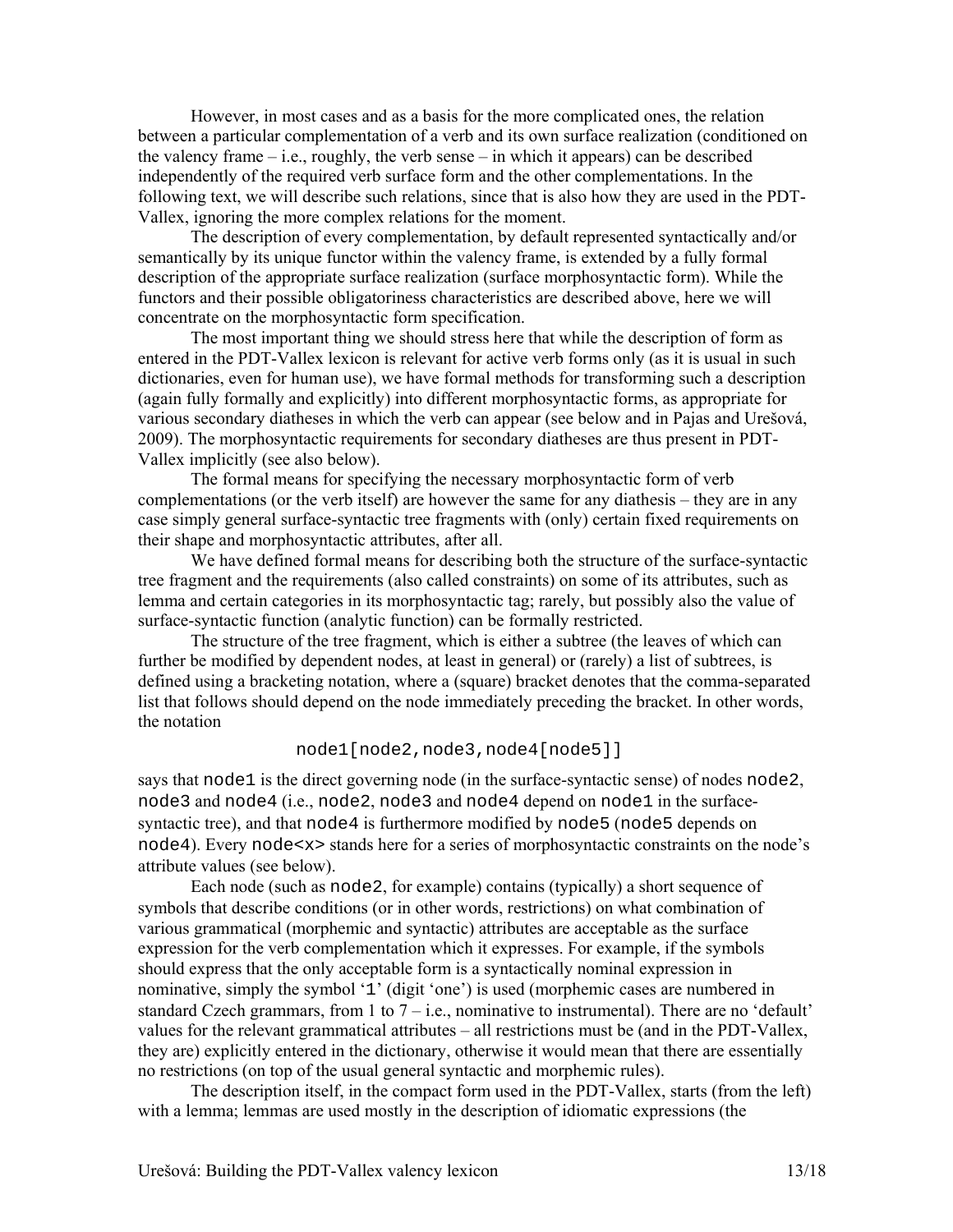corresponding slot is marked by the functor DPHR), light verb constructions (functor CPHR) and when requesting a particular preposition or subordinate conjunction. If the lemma is missing, then any lemma is acceptable. After the lemma, there is a separator (typically, a full stop), marking the start of the other morphosyntactic form descriptors; such a separator is necessary not only to mark the end of the lemma (unless the square bracket denoting a dependent node, or the end of the whole specification follows), but also it is indispensable to show that the lemma is missing (then it becomes the first character of the description). Please note that the lemma mentioned in this paragraph is the morphosyntactic lemma, and (exceptions notwithstanding) it should also contain the morphological lemma identification number in case it has such an identifier assigned in the morphological dictionary (e.g. 'stát-3' for '*to\_stand*', 'stát-1' for '*a\_state*'). Some examples:

- (27) proti-1 the lemma for preposition `against'
- (28) proud. the noun 'stream', followed by the lemma/morphosyntax separator

The morphosyntactic part starts with an optional, single-character symbol most closely described as a part-of-speech descriptor. This descriptor, however, might in fact mean more than a mere restriction on a part of speech of the surface expression – generally, it corresponds to a number of restrictions on attributes of the surface-syntactic tree node. Whereas the symbols 'a' (adjective), 'n' (noun), 'd' (adverb), 'i' (particle), 'u' (possessive pronoun), 'v' (verb) and 'j' (subordinate conjunction) translate essentially to a simple restriction on the morphosyntactic part of speech, some others should be viewed as a shorthand for one or more additional restrictions. For example, 'f' means verb which is additionally in infinitive, 's' means a node which is the root of a subtree marked as direct speech, 'c' means verb as a root of a subtree containing a surface dependency representation of a relative clause introduced by a relative pronoun or adverb. When missing, any part of speech is allowed unless restricted by other morphosyntactic descriptors that follow or the preceding lemma. Again, some examples:

- (29)  $\check{z} \in [\cdot, v]$  a verb dependent (in the surface representation) on the conjunction ' $\check{z}e'$ ' ('*that*') Note: it is unnecessary to put 'že.j' since the lemma 'že' is only a '.j'
- (30)  $jazyk[.u]$  the lemma ' $jazyk'$  ('tongue') modified by a dependent which must be a possessive pronoun (as in '*rozvázat něčí jazyk*', lit. '*untie sb.'s tongue*')

 The (compact) part-of-speech designation is immediately followed by gender descriptor (if any), which resembles the true morphosyntactic gender tag symbol but in fact is a bit more general and corresponds directly to the traditional notion of gender in Czech. There are four such genders being distinguished in Czech: masculine animate (symbol used: 'M'), masculine inanimate ( $T'$ ), feminine ( $F'$ ) and neuter ( $W'$ ). These symbols then 'expand' to match other symbols describing some gender alternatives (sets), such as 'H' (for neuter or feminine), 'Y' (masculine, regardless of animateness), 'Z' (anything but feminine), etc. While the gender descriptor is almost unused (since gender is driven almost exclusively by surface-syntactic agreement rules, and never conditioned on the functor), the next one, the grammatical number, is not infrequent, especially when the surface expression is restricted to certain lemmas in the given grammatical number only. As expected, the symbols for number are 'S' for singular and  $\Delta P'$  for plural and dual, leaving the true 'dual' ('D') for grammatical agreement rules to sort out, if ever needed. Before giving combined examples, the most frequent descriptor should be introduced, namely, the morphemic case, which we have briefly mentioned above.

 Morphemic case is, as opposed to gender and number, very often determined and restricted very narrowly (typically, to a single allowed morphological case) by the verb and the particular verb complementation slot name. In Czech grammars, cases are numbered: '1' for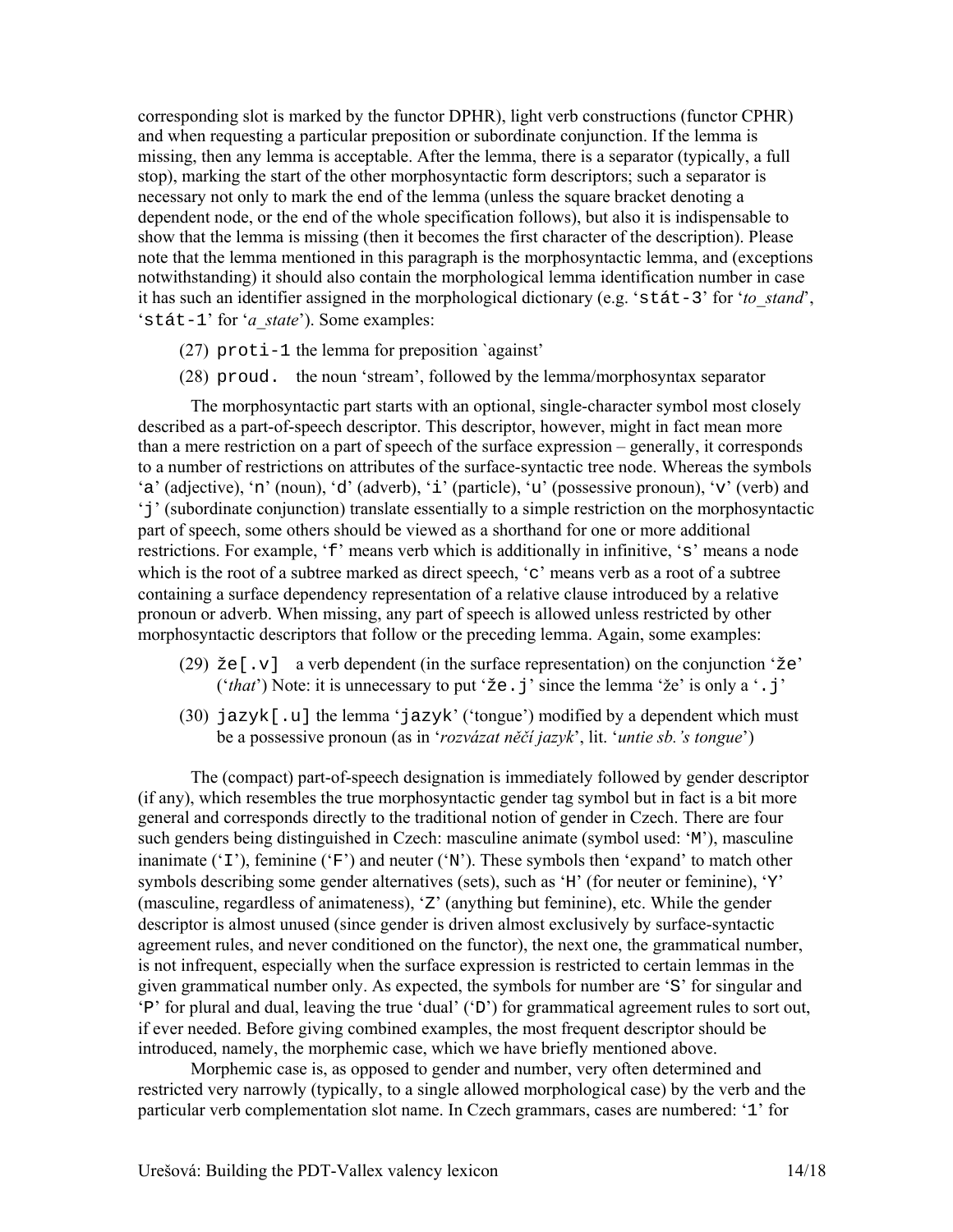nominative, '2' for genitive, '3' for dative, '4' for accusative, '5' for vocative, '6' for locative and '7' for instrumental. It is exactly these symbols which are used for specifying this important restriction. However, these symbols also allow for numerical expressions actually in the form of a surface-syntactic tree for an expression that contains some numbers related to the nominal phrase itself; for example, in 'viděl méně než pět lidí' (lit. '*he-saw less than five people*') the phrase 'méně než pět lidí' also corresponds to '4', even though it is in fact a subtree rooted in 'méně' (which is a case less adverb) with the numeral 'pět' (in the requested accusative case) hidden somewhere down the tree.

Some examples for number and/or case descriptors:

- (31) 4 accusative case, such as in 'vidět ho' ('*see him*')
- (32) 2 genitive case ('týká se ho to', lit. '*concerns itself him it*')
- (33) o-1[.6] preposition 'o' ('*about*') and (as a dependent in the surface-syntactic dependency tree) a locative nominal expression
- (34) za-1[ucho.P4] in 'tahat za uši' (lit. '*pull for ears*', '*musically unpleasant*')

 So far, the symbols for part of speech, gender, number and case are mutually disjoint and therefore no separators are needed in the description. For degrees of comparison (adjectives and adverbs only), the symbol '@' precedes the descriptor of degree restriction (expressed again as a number, '1', '2' or '3' for positive, comparative and superlative, respectively). The last special symbol in the string of descriptors is (again optional, as all the attribute-restricting symbols described so far are) '#', a request for the usual gender, number and case agreement with the immediately preceding governing node, which normally would not be detected by the general grammatical rules. Examples:

(35) na-1[bedra.6[.u#]] in 'leží to na jeho bedrech' (lit. '*lies it on his shoulders*')

> 'bedra' must be in locative, and modified by a possessive pronoun agreeing with 'bedra' in number (plural), gender (feminine) and case (locative).

 If the above descriptors are insufficient to accurately describe all the necessary restrictions on the surface form of the node, it is also possible to encode them by using direct reference to the individual positions of the morphosyntactic tag as used in the morphological analyze used in the Prague Dependency Treebank (Hajič, 1994). The position of the symbol (i.e., the category number) is introduced by the symbol '\$', and this "index" is then followed by a single-character symbol enclosed in '<' and '>' (e.g., \$14<6> requests the form be colloquial in its ending). All the symbols within the angle brackets must be escaped by a backlash unless alphanumeric. Finally, negation of the form can be requested by a tilde  $({\sim})$ .

 It is not uncommon that a given verb complementation can in fact be expressed in several different forms. The most typical alternative is a simple case (direct object, for example) and one or more prepositional case(s) (indirect object(s)). Each alternative is then composed as described above; they are separated by a semicolon (';').

 For (obligatory) adjuncts, the complete form designation can be left out if it corresponds to the typical set of allowed forms for the given functor. For example, LOC is expressed by a wide range of prepositional constructions, which typically are all valid regardless of the verb and its sense (as opposed to arguments, or adjuncts in our terminology, where the form must always be entered, even if it is the "usual" one).

This chapter will conclude with a set of examples, from simple to more complex ones, to illustrate the possibilities of describing restrictions of form. Please note that the link between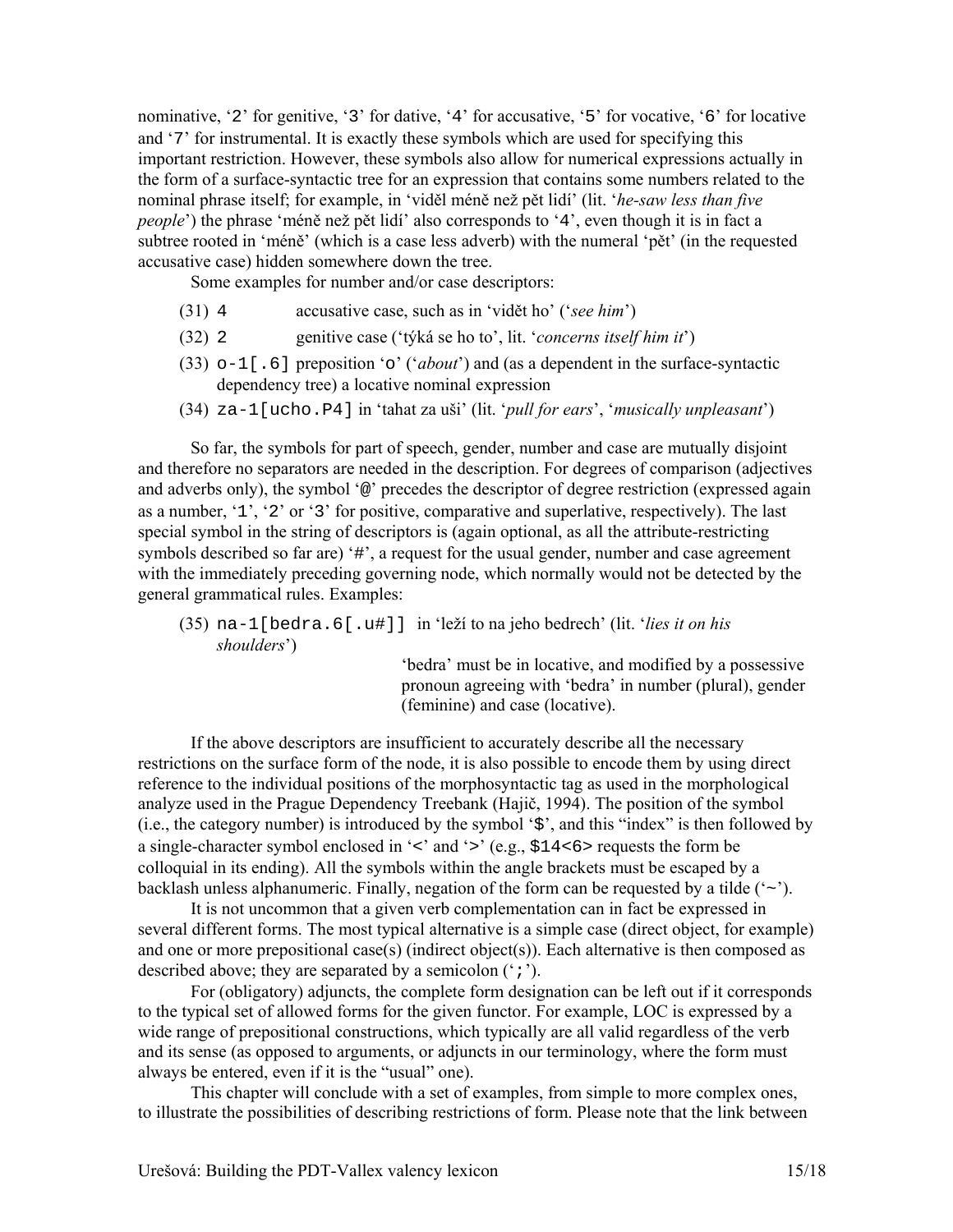the verb argument slot (which is itself described by a functor) is established by simply enclosing the form description by parentheses immediately after the functor name, e.g., the specification PAT(.4) associates the argument named PAT (of the given PDT-Vallex entry) with the request that it be in accusative case (with no further restrictions).

Form of surface expression examples:

- (36) Restriction on morphological case only: .4
- (37) Preposition and case: s-1[.7]
- (38) Preposition and a case, or simply a case (both forms allowed):  $\text{proj}[4]$ ; 3
- (39) Dependent clause (root is a verb) introduced by the subordinate conjunction 'že' ('*that*') or 'aby' ('*to*'): že[.v];aby[.v]

Full valency frame description examples:

- (40) Standard transitive verb frame:  $ACT(0.1)$   $PATH(0.4)$
- (41) Infinitival expression for deep object:  $ACT( .1)$   $PATH( .f)$
- (42) Phraseme ('běhat', lit. '*run*'): ACT(.3) DPHR(mráz.S1,po-1[záda:P6])
- (43) Optional arguments:  $ACT( .1)$   $PATH( .4)$  ? $ORIG(z-1[.2])$  ?EFF(na-1[.4])

### **4 The relation between PDT-Vallex and the Prague Dependency Treebank**

The PDT-Vallex dictionary has been conceived to be an integral part of the Prague Dependency Treebank (PDT). More precisely, it has been designed to be interconnected with the tectogrammatical annotation of the texts contained in the PDT. This "interconnection" is implemented as links that point from every occurrence of a verb (and valency-bearing nouns) to the appropriate entry in the PDT-Vallex (see Chapter 3).

While there are other corpora which do include sense distinction and even verb or noun valency (albeit under a different name, most notably the Penn Treebank and PropBank/NomBank, see Palmer and Kingsbury, 2005, Meyers, 2004a, 2004b, Marcus et al., 1993), one feature which is unique for the Prague Dependency Treebank is that the surface form specification, as entered in the PDT-Vallex and described in the previous chapter, has actually been fully formally and automatically cross-checked against the treebank annotation.

Obviously, this has been an iterative process, when all mismatches found during this automatic check have been subsequently manually checked in both places – in the PDT-Vallex and in the PDT data, and corrected appropriately either by correcting the PDT-Vallex entry, adding a new one, etc., or by correcting the data annotation in the PDT.

Since the PDT-Vallex contains only the surface form specification for active voice (primary diathesis), it is apparent that there would be a mismatch for every secondary diathesis use in the corpus. Therefore, a set of automatic transformation rules has been created and implemented (Pajas and Urešová, 2009). These rules take the surface form specification as found in the PDT-Vallex for the primary diathesis, convert them to a form corresponding to the secondary diathesis used in the data (where the particular verb sense occurs) and check if that "transformed" form is present in the data, informing of any remaining discrepancies. The secondary diatheses found in the PDT data and handled by the transformation rules cover reflexive passivization, periphrastic passivization, resultative, disposition modality and reciprocity.

Thus in the cross-checking iterations, these transformation rules for diatheses have also been gradually built and improved as the PDT data annotation and PDT-Vallex entries were getting closer and closer to a mutually consistent state.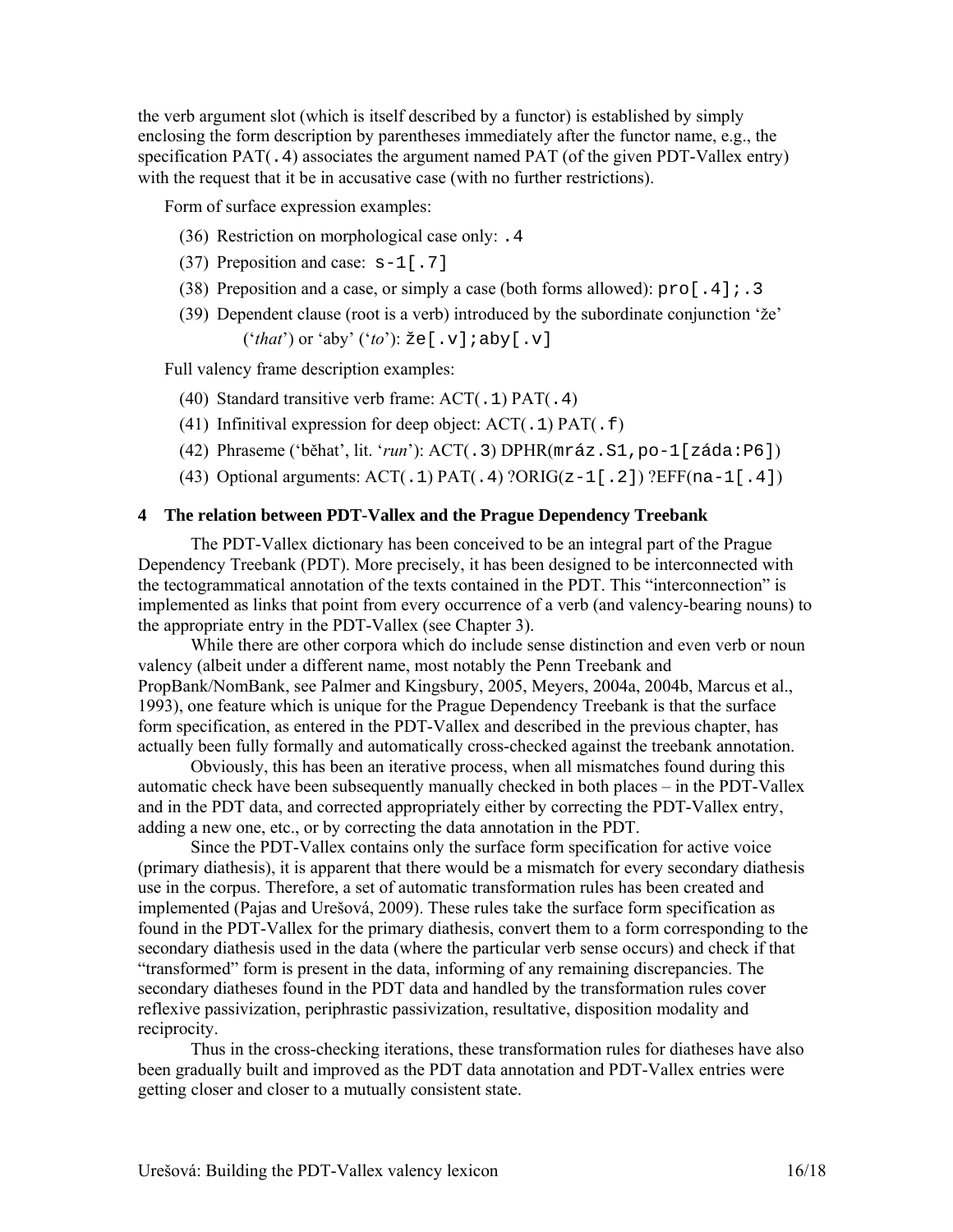# **5 Conclusions**

Primarily, the PDT-Vallex served for keeping inter-annotator consistency high during the process of manual corpus annotation, most importantly for functor assignment to verbal complementations. After the tectogrammatical annotation process has ended, the lexicon served also for rigorous, automatic cross-checking of the annotated PDT data against this newly built lexicon. The PDT-Vallex is publicly available as an integral part of the PDT version 2 published by the Linguistic Data Consortium.<sup>5</sup>

# **Notes**

 1 http://ucnk.ff.cuni.cz

2 For detailed information see our web pages: http://ufal.mff.cuni.cz/pdt2.0/doc

3 The "standard" FGDVT was later enriched, i.a., through so-called quasi-valency and typical valency modifications. See (Lopatková and Panevová, 2005).

4 By 'diatheses' we mean the relation between semantics of the verb and its surface realization.

5 http://www.ldc.upenn.edu, Catalogue number LDC2006T01

# **Acknowledgements**

The research reported in this paper was supported by the Grant Agency of the Charles University in Prague No. GAUK 52408/2008, and Czech Republic Ministry of Education Projects Nos ME09008 and MSM0021620838.

# **References**

Čermák, F. (1995). *Manuál lexikografie*. H+H. Praha.

Daneš, F. (1985). *Věta a text. Studie ze syntaxe spisovné češtiny*. Academia, Praha.

- Fellbaum, Ch. (1998). *WordNet: An Electronic Lexical Database*. 445p. Cambridge, MA and London. MIT Press.
- Hajič, J. (1994). *Unification Morphology Grammar.* PhD Dissertation. MFF UK, Charles University, Prague.
- Hajič, J. and Z. Urešová (2003). Linguistic Annotation: from Links to Cross-Layer Lexicons**.** In *Proceedings of The Second Workshop on Treebanks and Linguistic Theories*, 69-80. Vaxjo University Press.
- Hajič, J., J. Panevová, E. Buráňová, Z. Urešová, A. Bémová, J. Kárník, J. Štěpánek, P. Pajas (1999), *Annotation at Analystical Level.* Annotation Guidelines. Available online at http://ufal.mff.cuni.cz/pdt2.0/doc/manuals/en/a-layer/html/index.html. Accessed Sep. 26, 2009. Additional documentation online at http://ufal.mff.cuni.cz/pdt2.0/doc/pdtguide/en/html/ch05.html. Accessed Sep. 26, 2009.
- Hajič, J., J. Panevová, Z. Urešová, A. Bémová and V. Kolářová. (2003). PDT-Vallex: Creating a Large-coverage Valency Lexicon for Treebank Annotation**.** In *Proceedings of The Second Workshop on Treebanks and Linguistic Theories*, 57-68. Vaxjo University Press.